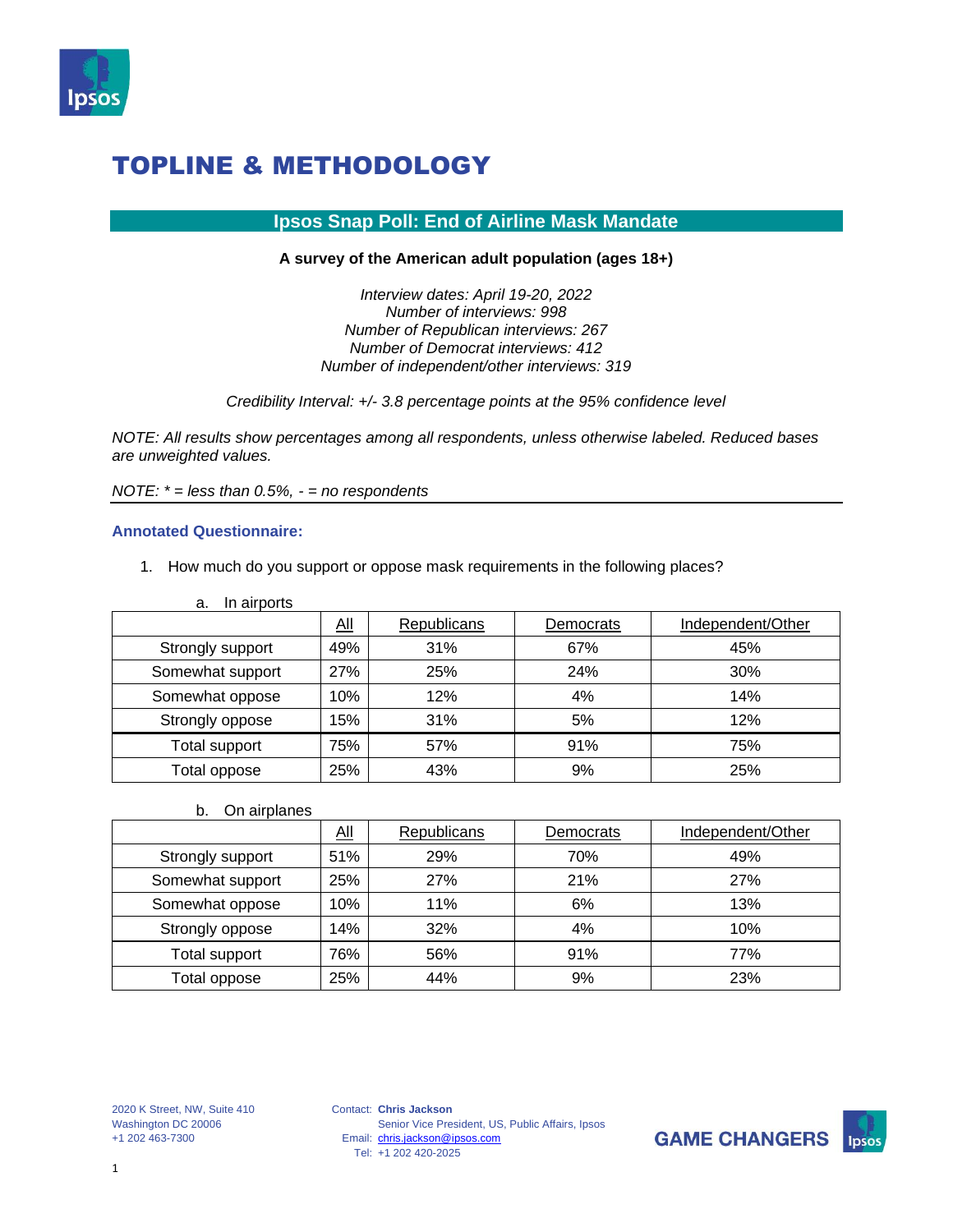

| On public transit (buses, subway, etc.)<br>C. |            |                                                      |     |     |  |  |  |  |  |
|-----------------------------------------------|------------|------------------------------------------------------|-----|-----|--|--|--|--|--|
|                                               | <u>aii</u> | <b>Republicans</b><br>Independent/Other<br>Democrats |     |     |  |  |  |  |  |
| Strongly support                              | 51%        | 33%                                                  | 67% | 51% |  |  |  |  |  |
| Somewhat support                              | 27%        | 27%                                                  | 25% | 28% |  |  |  |  |  |
| Somewhat oppose                               | 9%         | 12%                                                  | 5%  | 11% |  |  |  |  |  |
| Strongly oppose                               | 14%        | 29%                                                  | 3%  | 11% |  |  |  |  |  |
| Total support                                 | 78%        | 59%                                                  | 92% | 78% |  |  |  |  |  |
| Total oppose                                  | 23%        | 41%                                                  | 8%  | 22% |  |  |  |  |  |

d. On trains

|                      | $\underline{\mathsf{All}}$ | Republicans | Democrats | Independent/Other |
|----------------------|----------------------------|-------------|-----------|-------------------|
| Strongly support     | 45%                        | 26%         | 63%       | 44%               |
| Somewhat support     | 30%                        | 30%         | 27%       | 32%               |
| Somewhat oppose      | 10%                        | 12%         | 6%        | 13%               |
| Strongly oppose      | 15%                        | 31%         | 4%        | 11%               |
| <b>Total support</b> | 75%                        | 57%         | 90%       | 76%               |
| Total oppose         | 25%                        | 43%         | 10%       | 24%               |

- 2. As you may have heard, the national mask requirement for transportation settings was recently ended. How likely, if at all, are you to continue wearing a mask in the following places, now that they are not required?
	- a. In airports

|                     | $\underline{\mathsf{All}}$ | Republicans | Democrats | Independent/Other |
|---------------------|----------------------------|-------------|-----------|-------------------|
| Very likely         | 46%                        | 34%         | 58%       | 46%               |
| Somewhat likely     | 18%                        | 17%         | 22%       | 15%               |
| Not very likely     | 10%                        | 10%         | 8%        | 12%               |
| Not at all likely   | 18%                        | 33%         | 8%        | 16%               |
| Not applicable      | 7%                         | 7%          | 4%        | 11%               |
| <b>Total likely</b> | 65%                        | 51%         | 80%       | 61%               |
| Total not likely    | 28%                        | 42%         | 16%       | 28%               |

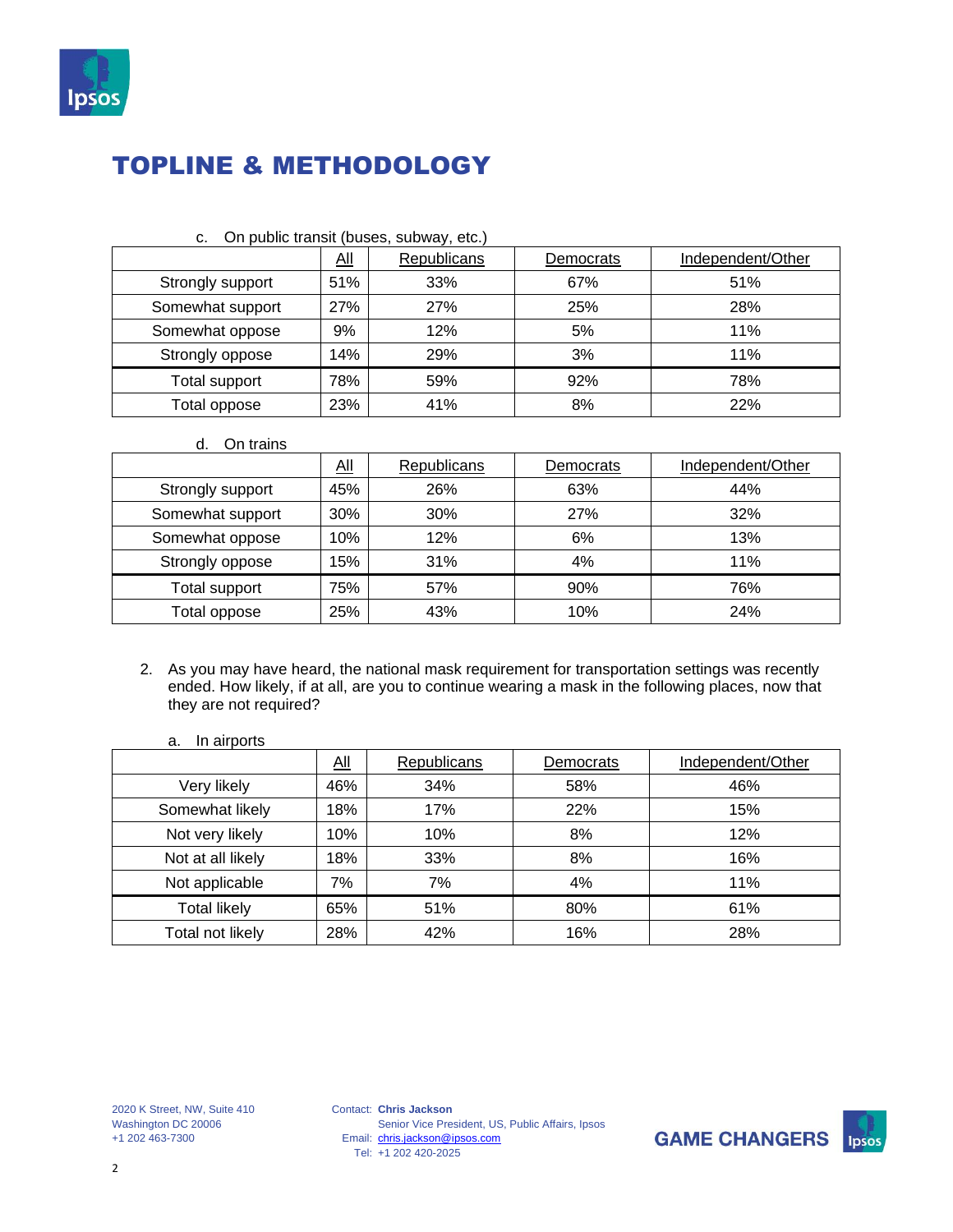

#### b. On airplanes

|                     | <u>All</u> | <b>Republicans</b> | Democrats | Independent/Other |
|---------------------|------------|--------------------|-----------|-------------------|
| Very likely         | 47%        | 35%                | 60%       | 44%               |
| Somewhat likely     | 17%        | 15%                | 22%       | 15%               |
| Not very likely     | 11%        | 11%                | 7%        | 15%               |
| Not at all likely   | 17%        | 32%                | 7%        | 14%               |
| Not applicable      | 8%         | 8%                 | 4%        | 12%               |
| <b>Total likely</b> | 64%        | 50%                | 82%       | 59%               |
| Total not likely    | 28%        | 43%                | 14%       | 29%               |

### c. On public transit (buses, subway, etc.)

|                     | $\underline{\mathsf{All}}$ | Republicans | Democrats | Independent/Other |
|---------------------|----------------------------|-------------|-----------|-------------------|
| Very likely         | 46%                        | 36%         | 58%       | 43%               |
| Somewhat likely     | 18%                        | 14%         | 23%       | 17%               |
| Not very likely     | 9%                         | 8%          | 6%        | 12%               |
| Not at all likely   | 18%                        | 32%         | 8%        | 15%               |
| Not applicable      | 10%                        | 11%         | 6%        | 12%               |
| <b>Total likely</b> | 64%                        | 50%         | 80%       | 60%               |
| Total not likely    | 26%                        | 40%         | 14%       | 28%               |

d. On trains

|                     | $\underline{\mathsf{All}}$ | Republicans | Democrats | Independent/Other |  |
|---------------------|----------------------------|-------------|-----------|-------------------|--|
| Very likely         | 45%                        | 35%         | 57%       | 43%               |  |
| Somewhat likely     | 17%                        | 11%         | 21%       | 18%               |  |
| Not very likely     | 10%                        | 9%          | 7%        | 13%               |  |
| Not at all likely   | 18%                        | 32%         | 9%        | 15%               |  |
| Not applicable      | 11%                        | 14%         | 7%        | 12%               |  |
| <b>Total likely</b> | 62%                        | 45%         | 77%       | 61%               |  |
| Total not likely    | 28%                        | 41%         | 16%       | 28%               |  |

### 3. Have you traveled by plane since the COVID-19 pandemic began in March 2020?

|     | <u>All</u> | Republicans | Democrats | Independent/Other |
|-----|------------|-------------|-----------|-------------------|
| Yes | 41%        | 41%         | 46%       | 36%               |
| No  | 59%        | 59%         | 55%       | 64%               |

Contact: **Chris Jackson** Email: Tel: Senior Vice President, US, Public Affairs, Ipsos [chris.jackson@ipsos.com](mailto:chris.jackson@ipsos.com) +1 202 420-2025

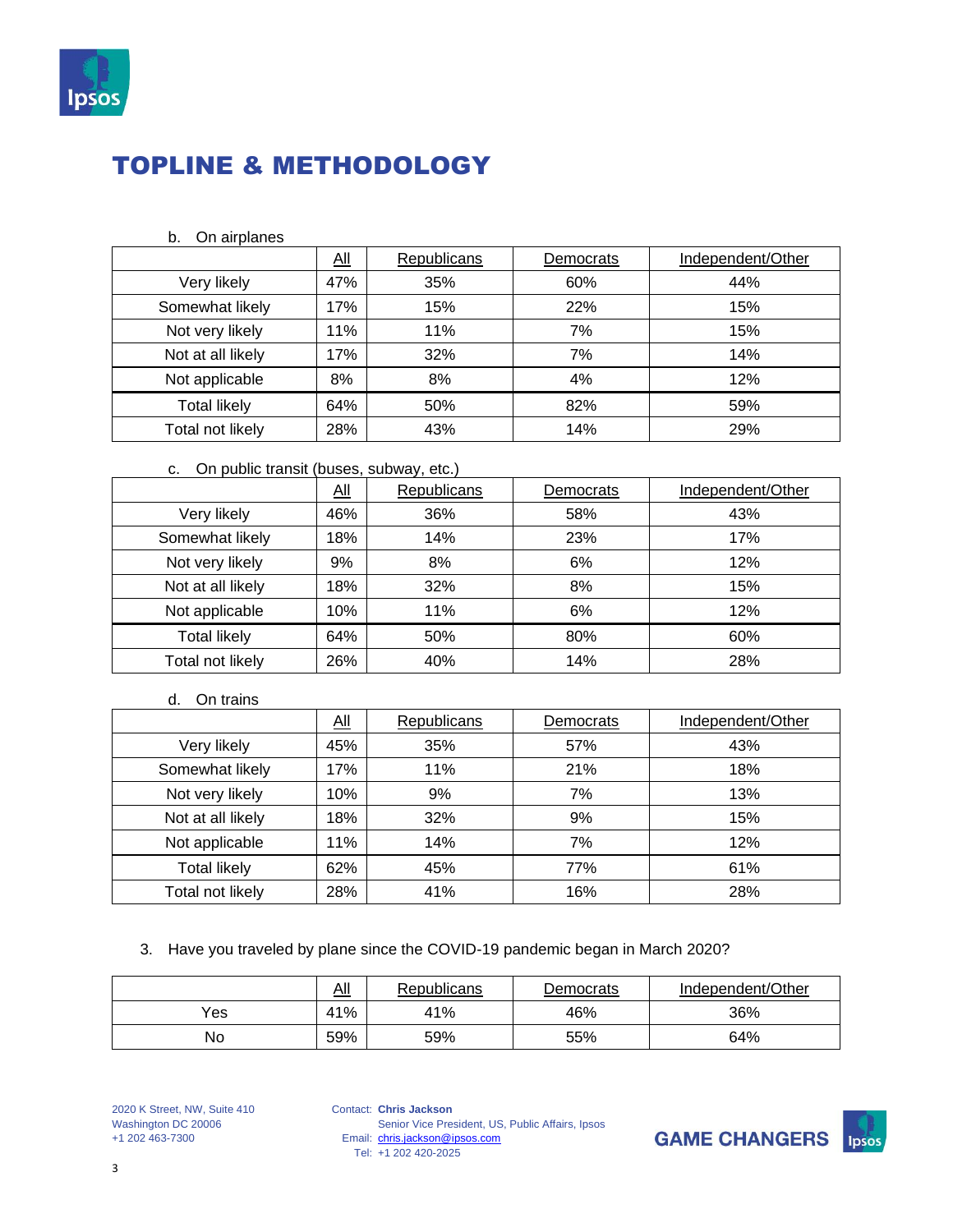

4. Does the ending of the mask requirement on airplanes make you more or less likely to fly now, or does it make no difference?

|                      | <u>All</u> | <b>Republicans</b> | Democrats | Independent/Other |
|----------------------|------------|--------------------|-----------|-------------------|
| Much more likely     | 16%        | 20%                | 13%       | 14%               |
| Somewhat more likely | 11%        | 13%                | 11%       | 8%                |
| No difference        | 49%        | 51%                | 45%       | 53%               |
| Somewhat less likely | 12%        | 8%                 | 16%       | 11%               |
| Much less likely     | 11%        | 7%                 | 14%       | 11%               |
| Don't know           | 2%         | 1%                 | 1%        | 3%                |

5. In your opinion, will ending the mask requirement for transportation settings cause COVID-19 cases to rise?

|            | <u>aii</u> | Republicans | Democrats | Independent/Other |
|------------|------------|-------------|-----------|-------------------|
| Yes        | 53%        | 31%         | 71%       | 53%               |
| No         | 27%        | 49%         | 13%       | 22%               |
| Don't know | 21%        | 20%         | 16%       | 26%               |

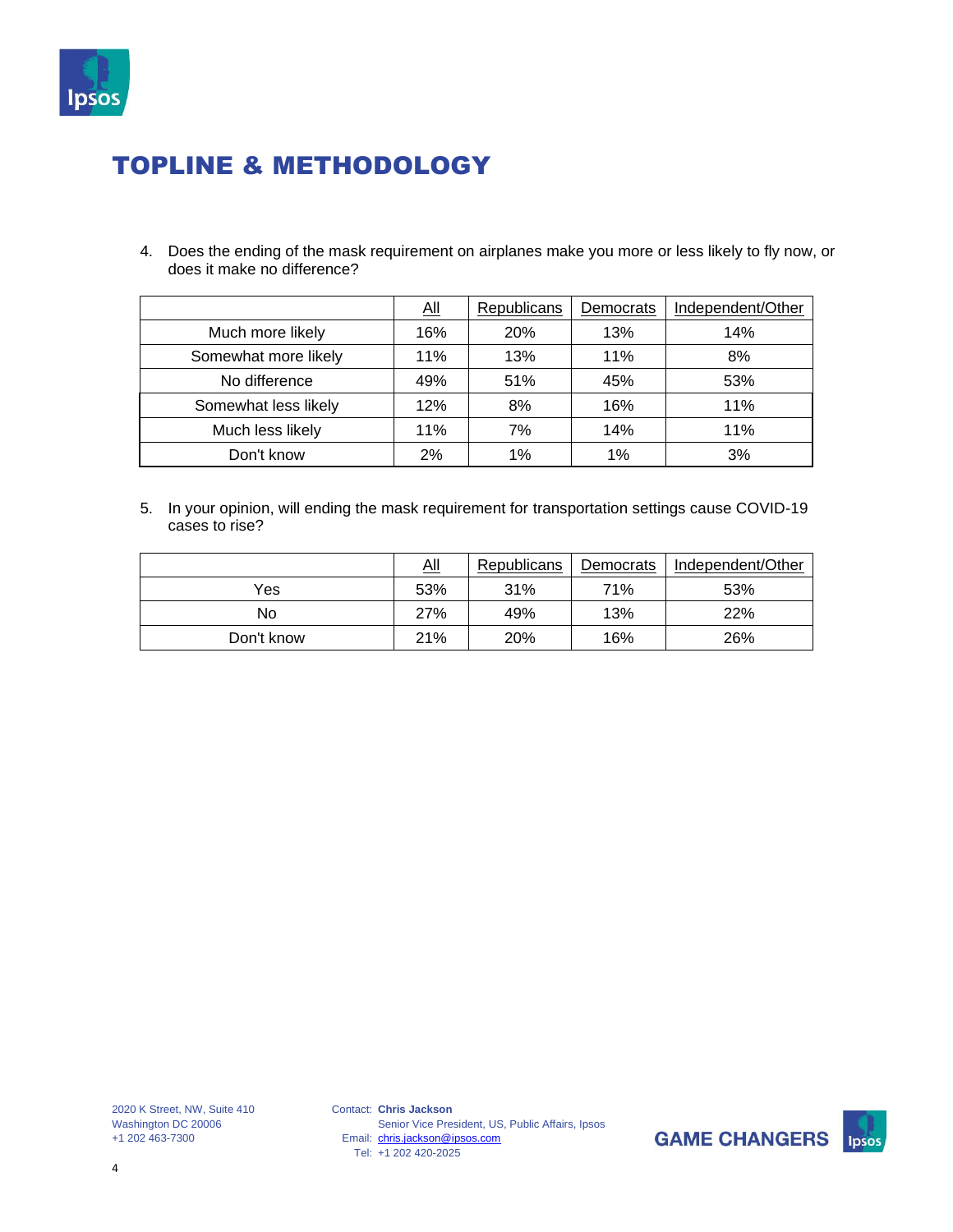

|                                                         | <u>aii</u> | Heavy<br>Twitter<br>user | Light<br>Twitter<br>user | Non-user |
|---------------------------------------------------------|------------|--------------------------|--------------------------|----------|
| Improve the quality of discussion<br>on the platform    | 32%        | 40%                      | 39%                      | 23%      |
| Make the quality of discussion on<br>the platform worse | 14%        | 23%                      | 19%                      | 6%       |
| Have no impact on quality of<br>discussion              | 22%        | 25%                      | 20%                      | 21%      |
| Don't know                                              | 32%        | 11%                      | 23%                      | 50%      |

6. And, do you think Elon Musk's involvement in Twitter will...?

- 7. How often do you use or watch the following?
	- a. Twitter

|                      | $\underline{\overline{\mathrm{All}}}$ | Heavy Twitter user | Light Twitter user | Non-user |
|----------------------|---------------------------------------|--------------------|--------------------|----------|
| Multiple times a day | 17%                                   | 57%                | 0%                 | 0%       |
| About once a day     | 13%                                   | 43%                | 0%                 | 0%       |
| A few times a week   | 12%                                   | 0%                 | 53%                | 0%       |
| A few times a month  | 11%                                   | 0%                 | 47%                | 0%       |
| Rarely or never      | 47%                                   | 0%                 | 0%                 | 100%     |
| Total heavy          | 31%                                   | 100%               | 0%                 | 0%       |
| Total light          | 23%                                   | 0%                 | 100%               | 0%       |

b. Social Media

|                      | $\underline{All}$ | <b>Heavy Twitter user</b> | <b>Light Twitter user</b> | Non-user |
|----------------------|-------------------|---------------------------|---------------------------|----------|
| Multiple times a day | 49%               | 69%                       | 44%                       | 37%      |
| About once a day     | 21%               | 22%                       | 21%                       | 20%      |
| A few times a week   | 12%               | 5%                        | 20%                       | 13%      |
| A few times a month  | 7%                | 4%                        | 12%                       | 7%       |
| Rarely or never      | 12%               | 0%                        | 2%                        | 24%      |
| Total heavy          | 69%               | 91%                       | 66%                       | 57%      |
| Total light          | 19%               | 9%                        | 32%                       | 19%      |

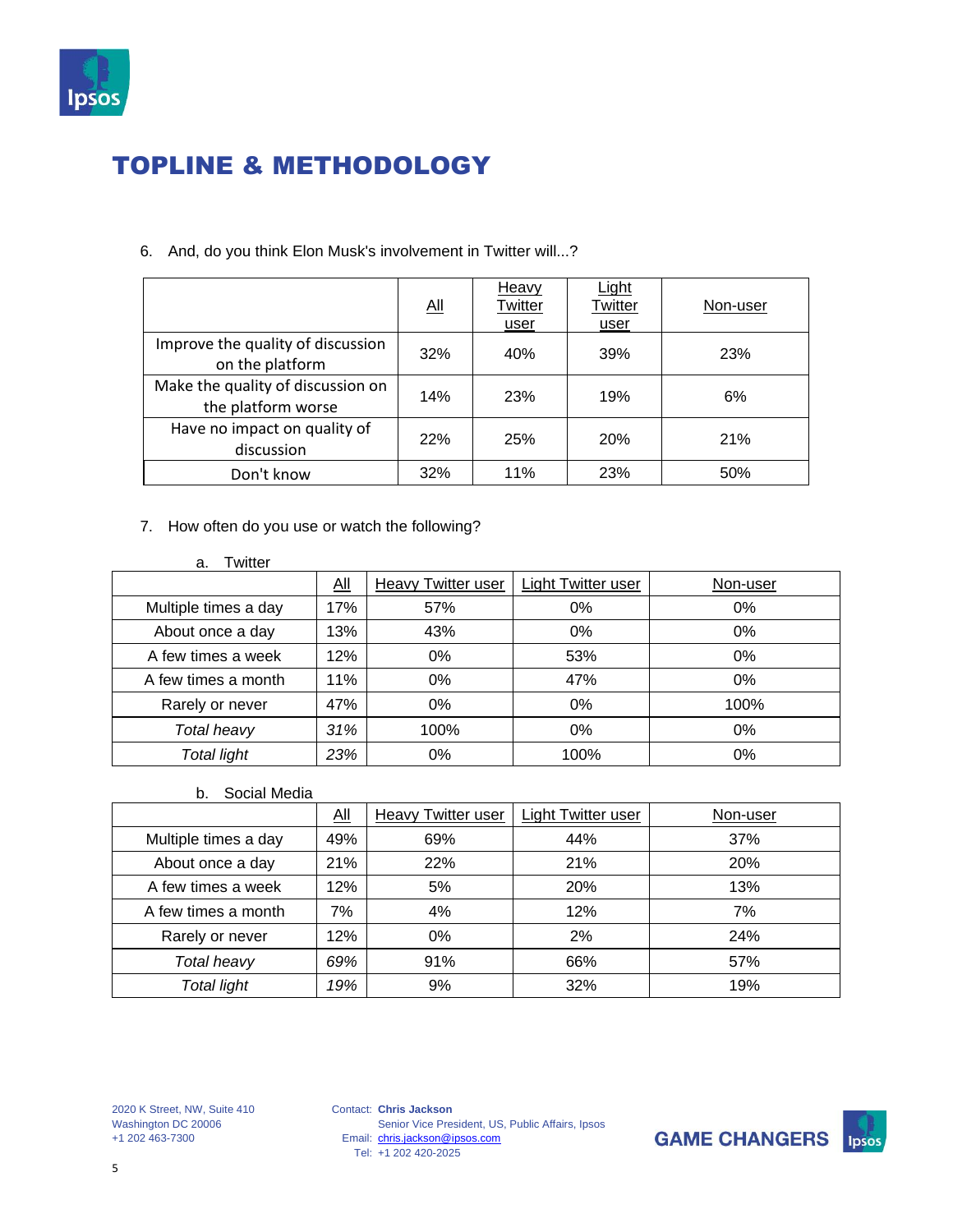

|                      | All | Heavy Twitter user | Light Twitter user | Non-user |
|----------------------|-----|--------------------|--------------------|----------|
| Multiple times a day | 19% | 33%                | 13%                | 13%      |
| About once a day     | 20% | 28%                | 17%                | 17%      |
| A few times a week   | 18% | 21%                | 28%                | 11%      |
| A few times a month  | 9%  | 5%                 | 17%                | 9%       |
| Rarely or never      | 33% | 14%                | 26%                | 49%      |
| Total heavy          | 40% | 61%                | 30%                | 31%      |
| <b>Total light</b>   | 27% | 25%                | 45%                | 20%      |

c. Cable news

2020 K Street, NW, Suite 410 Washington DC 20006 +1 202 463-7300

Contact: **Chris Jackson** Email: Tel: Senior Vice President, US, Public Affairs, Ipsos [chris.jackson@ipsos.com](mailto:chris.jackson@ipsos.com) +1 202 420-2025

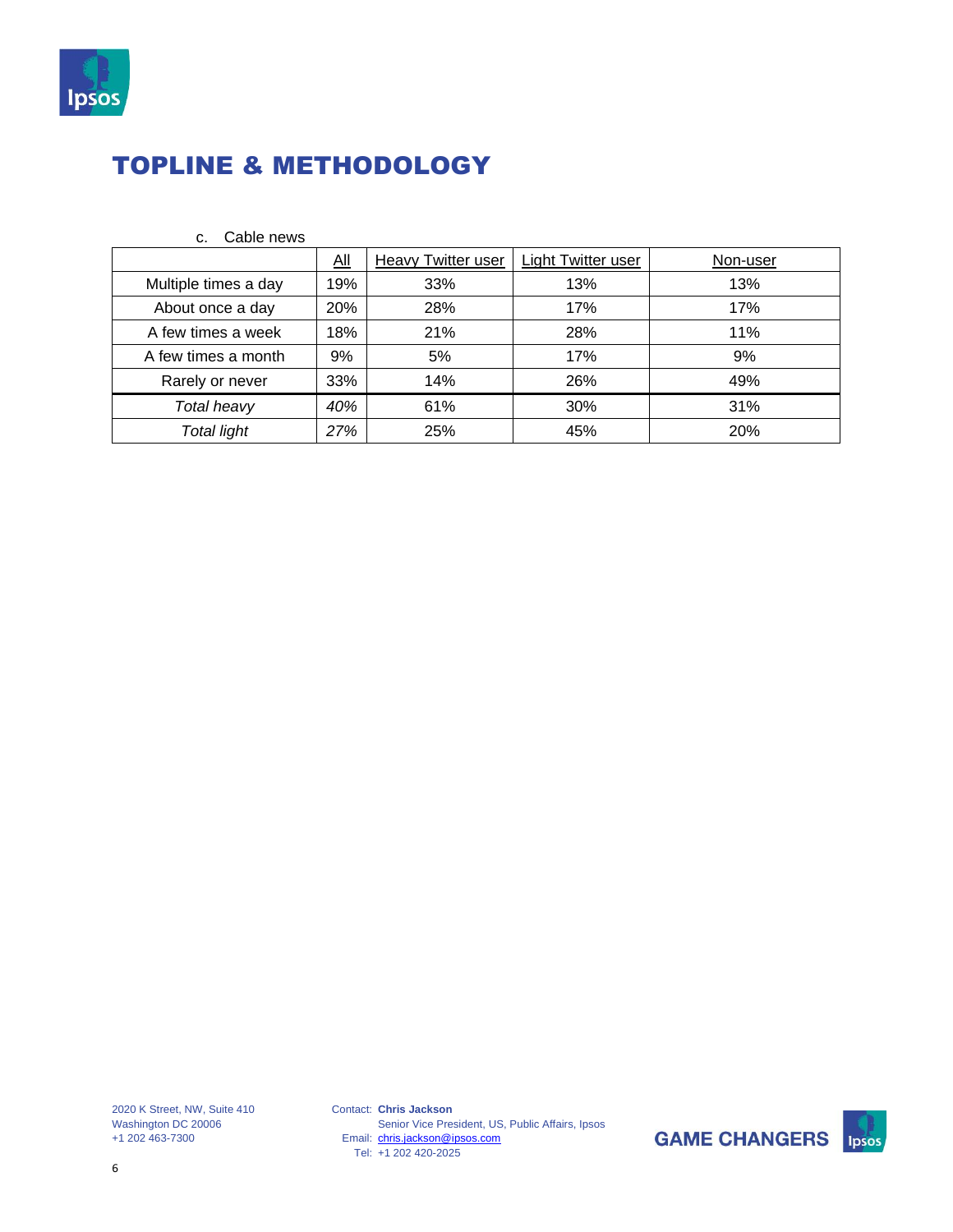

### **About the Study**

These are some of the findings of an Ipsos poll conducted on April 19-20, 2022. For this survey, a sample of 998 adults age 18+ from the continental U.S., Alaska, and Hawaii was interviewed online in English. The sample includes 267 Republicans, 412 Democrats and 319 independents/Others.

The sample was randomly drawn from lpsos' online panel, partner online panel sources, and "river" [sampling](https://www.ipsos.com/en-us/public-opinion-polling-downloads)and does not rely on a population frame in the traditional sense. Ipsos uses fixed sample targets, unique to each study, in drawing a sample. After a sample has been obtained from the Ipsos panel, Ipsos calibrates respondent characteristics to be representative of the U.S. Population using standard procedures such as raking-ratio adjustments. The source of these population targets is U.S. Census 2019 American Community Survey data. The sample drawn for this study reflects fixed sample targets on demographics. Posthoc weights were made to the population characteristics on gender, age, race/ethnicity, region, and education.

Statistical margins of error are not applicable to online non-probability polls. All sample surveys and polls may be subject to other sources of error, including, but not limited to coverage error and measurement error. Where figures do not sum to 100, this is due to the effects of rounding. The precision of Ipsos online polls is measured using a credibility interval. In this case, the poll has a credibility interval of plus or minus 3.8 percentage points for all respondents. Ipsos calculates a design effect (DEFF) for each study based on the variation of the weights, following the formula of Kish (1965). This study had a credibility interval adjusted for design effect of the following (n=998, DEFF=1.5, adjusted Confidence Interval=+/-5.3 percentage points).

The poll also has a credibility interval of plus or minus 7.3 percentage points for Republicans, +/- 5.9 for Democrats, +/- 6.7 for independents/others.